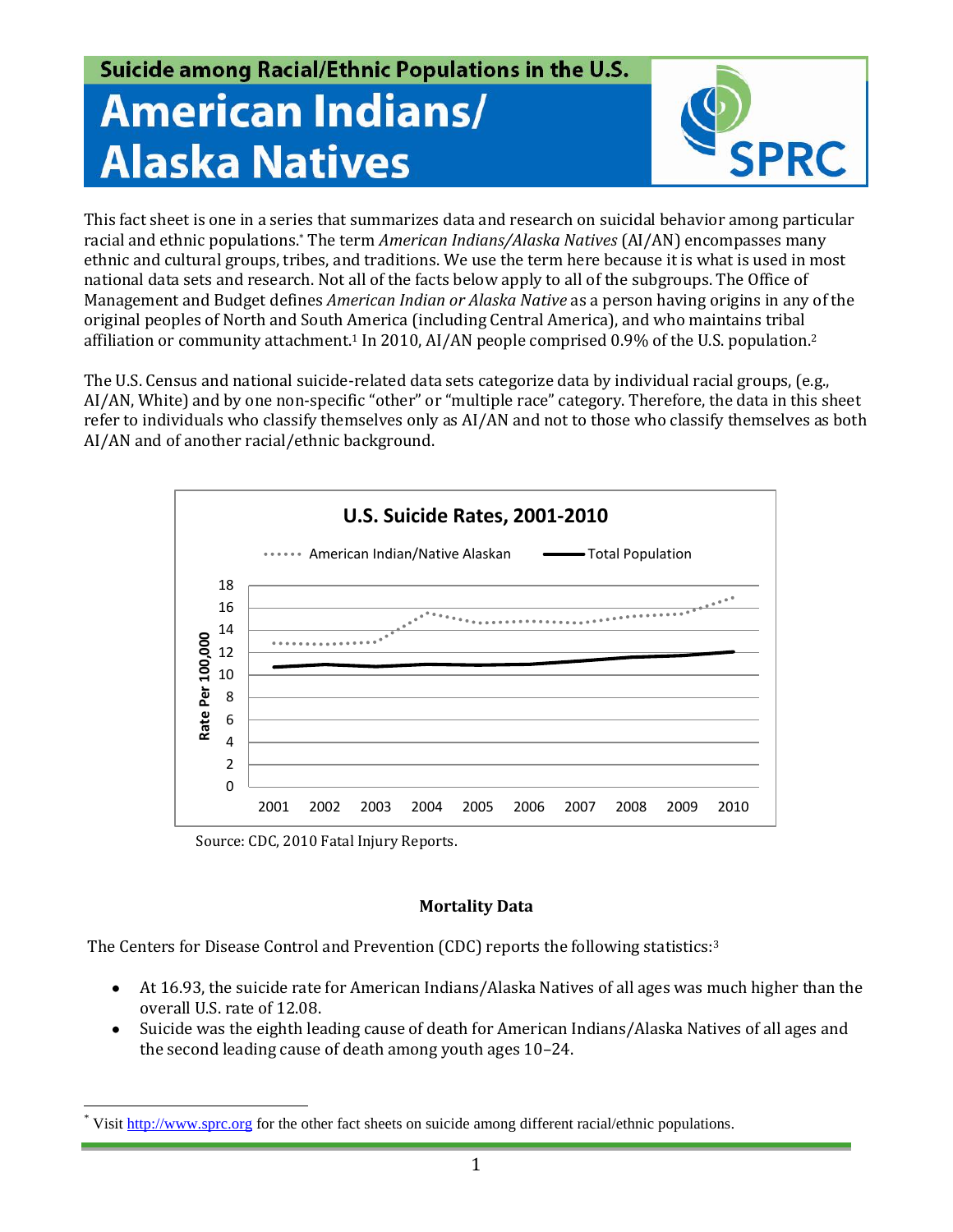# **Suicide Deaths: Rates per 100,000**

| Age       | <b>AI/AN Rates</b> |                | <b>U.S. Rates</b> |                |
|-----------|--------------------|----------------|-------------------|----------------|
|           | <b>Males</b>       | <b>Females</b> | <b>Males</b>      | <b>Females</b> |
| Total     | 25.02              | 9.03           | 19.78             | 4.99           |
| $15 - 24$ | 51.93              | 16.74          | 16.90             | 3.89           |
| $25 - 34$ | 42.37              | $11.22*$       | 22.50             | 5.34           |
| $35 - 64$ | 26.60              | 9.93           | 27.64             | 8.21           |
| 65-84     | $8.51*$            | $7.01*$        | 26.89             | 4.36           |
| $85+$     | $0.00*$            | $9.01*$        | 47.33             | 3.27           |

\* Number of deaths too low for precision

The AI/AN rate decreases significantly after early adulthood in contrast to the rate in the overall U.S. population, which increases with age.

Despite the general decline in suicide rates as the AI/AN population ages, a recent CDC<sup>4</sup> study found that AI/AN men and women ages 35–64 had a greater percentage increase in suicide rates between 1999 and 2010 than any other racial/ethnic group.

# **Suicide Rates of American Indian/Alaska Native Men and Women Ages 35–64**

| Sex   | <b>1999 Suicide Rates</b> | <b>2010 Suicide Rates</b> | % Increase 1999-2010 |
|-------|---------------------------|---------------------------|----------------------|
| Men   | 17.0                      | 27.2                      | 59.5%                |
| Women | - -                       | 10.3                      | 81.4%                |

Suicide rates vary widely among tribes. For example, the rate found among the White Mountain Apache people was much higher (45.4 per 100,000) than among all American Indians/Alaska Natives (13.93 per 100,000) in the same time period of 2001–2006. The suicide rate for White Mountain Apache youth ages 15–24 (128.5 per 100,000) was much higher than the rate for all AI/AN youth of the same ages in the same time period (24.62 per 100,000). 5, 6

In the years 2003–2006, Alaska Natives had a suicide rate of 51.4, compared to16.9 in the non-Native Alaska population. However, there was considerable variation in the suicide rates of Natives among the different regions of the state and the different Native ethnic groups, with the Inupiat Eskimos having the highest rates, and the Aleuts having a rate lower than the rest of Alaska.<sup>7</sup>

# **Suicidal Behavior**

# **Adults**

Based on data from a national survey in 2011, 13.1% of AI/AN adults ages 18 and older reported having serious thoughts of suicide in the *past year,* compared to 3.7% of adults in the total U.S. population. The rate among these AI/AN respondents represents a very significant increase over the previous three years since 2008.<sup>8</sup>

Based on data from a national survey in 2010, 1.2% of AI/AN adults ages 18 and older reported having attempted suicide in the *past year,* compared to 0.5% of adults in the total U.S. population. 9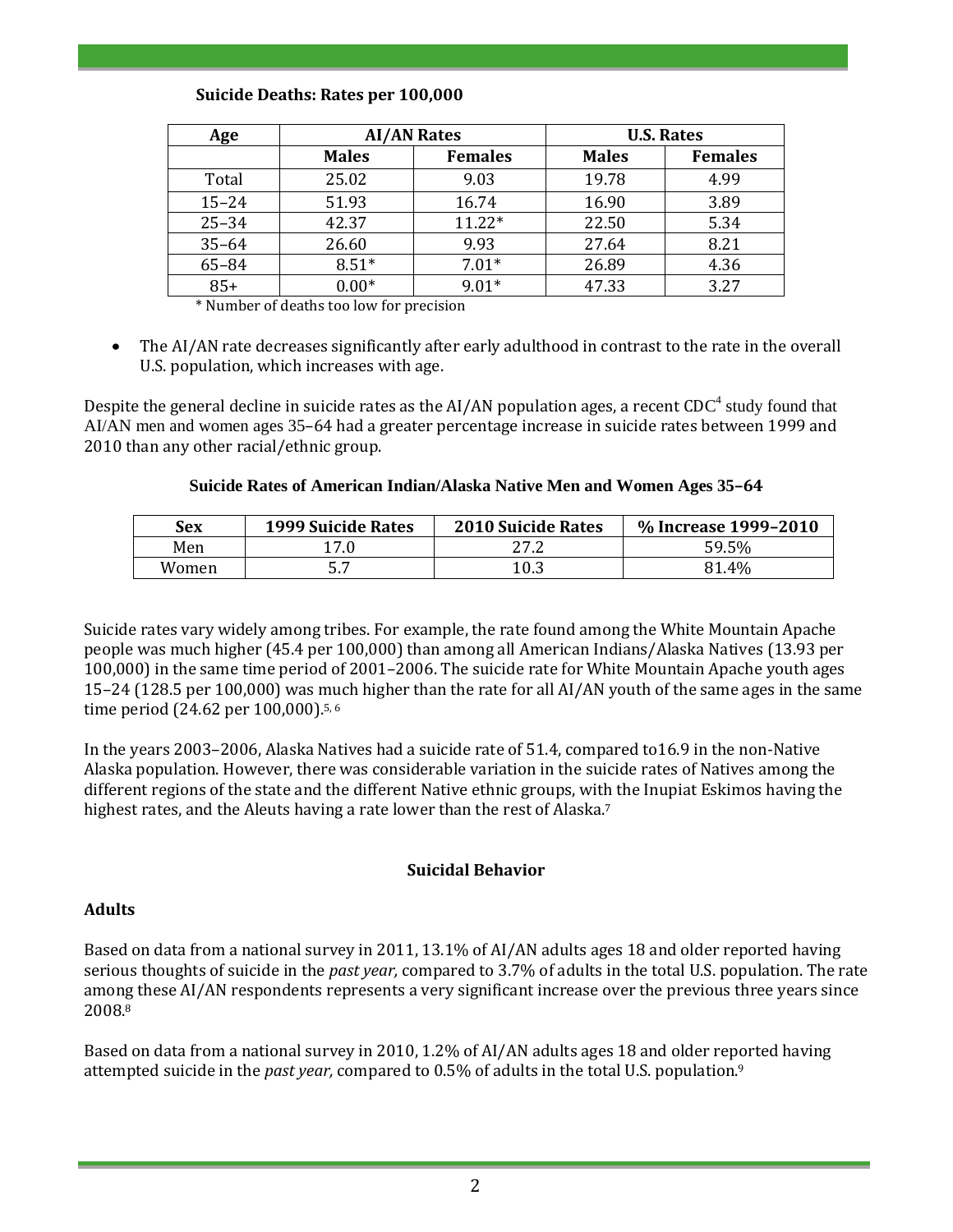# **Youth**

AI/AN high school students report higher rates of suicidal behaviors than the general population of U.S. high school students:<sup>10</sup>

| "In the <i>past 12 months</i> have<br>vou:" | AI/AN | Total U.S. |
|---------------------------------------------|-------|------------|
| Had serious thoughts of suicide             | 21.8% | 15.8%      |
| Made suicide plans                          | 17.7% | 12.8%      |
| <b>Attempted suicide</b>                    | 14.7% | 7.8%       |
| Gotten medical attention for a              | 6.1%  | 2.4%       |
| suicide attempt                             |       |            |

#### *Results of 2011 Youth Risk Behavior Survey of high school students:*

The percentage of AI/AN female students reporting suicidal thoughts and behaviors was higher than that of White female and AI/AN male students:

| "In the <i>past 12 months</i> have<br>you:"       | <b>AI/AN Females</b> | <b>White Females</b> | <b>AI/AN Males</b> |
|---------------------------------------------------|----------------------|----------------------|--------------------|
| Had serious thoughts of<br>suicide                | 29.9%                | 18.4%                | 14.3%              |
| Made suicide plans                                | 21.5%                | 13.7%                | 14.2%              |
| <b>Attempted suicide</b>                          | 19.9%                | 7.9%                 | 10.0%              |
| Gotten medical attention for<br>a suicide attempt | 9.4%                 | $2.2\%$              | 3.0%               |

*Lifetime rates* of having *attempted suicide* reported by adolescents ranged from 21.8% in girls to 11.8% in boys and from 17.6% of both sexes raised on reservations to 14.3% of both sexes raised in urban areas.<sup>11, 12</sup>

*Lifetime rates* of *suicidal ideation* were significantly higher among youth raised on reservations (32.6%) compared to youth raised in urban areas (21%).<sup>13</sup>

# **Strengths and Protective Factors**

Across all populations, some of the most significant protective factors are:<sup>14, 15</sup>

- Effective mental health care
- Connectedness to individuals, family, community, and social institutions
- Problem-solving skills
- Contacts with caregivers  $\bullet$

Two large studies found that for AI/AN youth strengthening protective factors may be more important than reducing risk factors in addressing suicide risk.16,17 In addition to the four protective factors above, research has shown the following to be among the most significant protective factors in AI/AN populations:

Community control: In a Canadian study of data from the British Columbia Coroner's Office, tribes with no suicides had more indicators of cultural continuity. Cultural continuity was defined as having infrastructure, such as the presence of cultural facilities, and sovereignty, such as self-government, having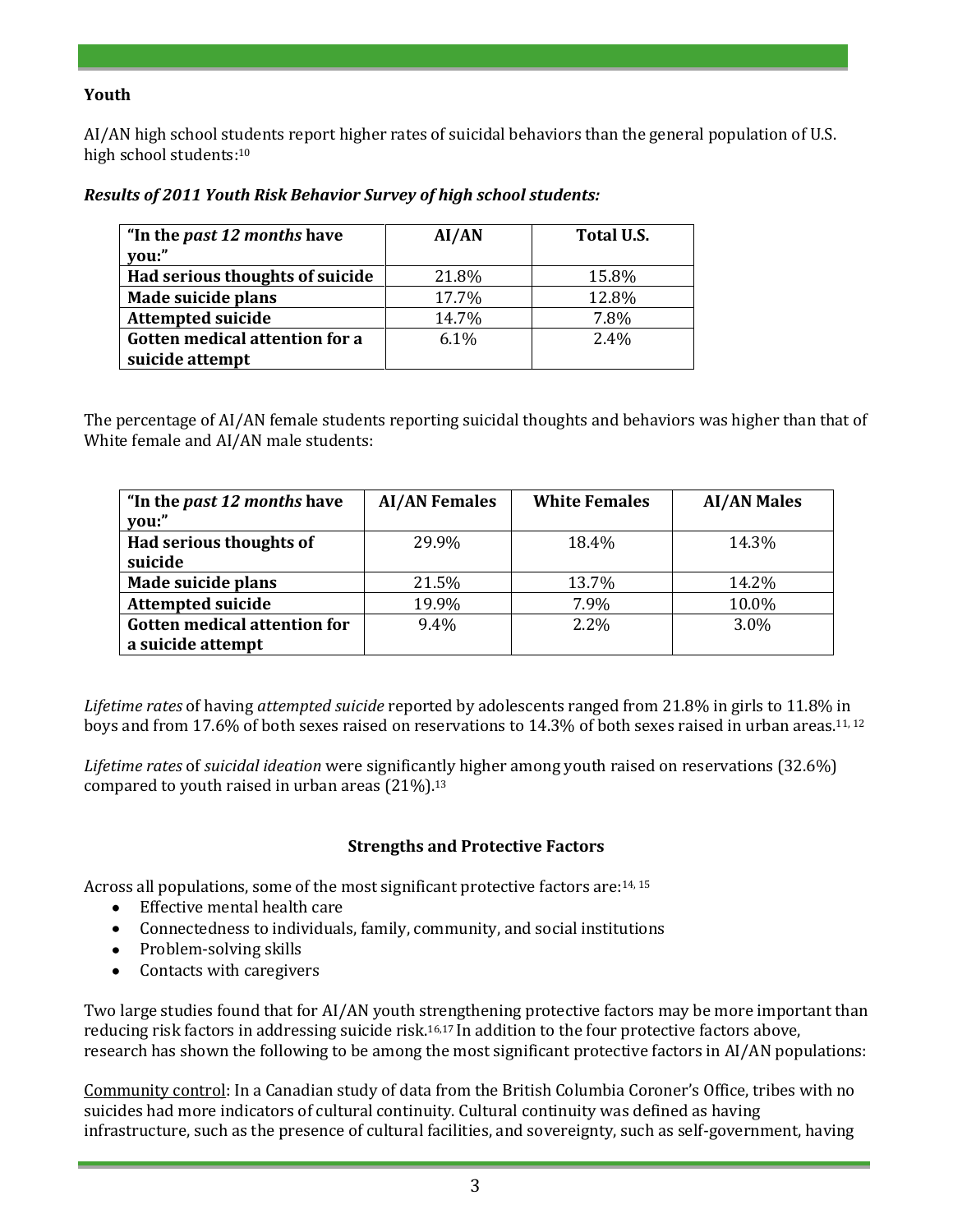title to their traditional lands, and the provision of services within the community, including education, police, and fire; health care delivery; and child and family services. <sup>18</sup> In another Canadian study, preliminary evaluative data and Inuit community member narratives indicated that community control in designing and carrying out suicide prevention programming "can be effective towards preventing suicide." 19

Cultural identification: Alaska Native tribal members following a more traditional way of life reported greater happiness, more frequent use of religion and spirituality to cope with stress, and less frequent use of drugs and alcohol to cope with stress.<sup>20</sup>

Two studies of Native American youth in the Midwest found that those who had a stronger ethnic/cultural identity were better able to cope with acculturative stress and less likely to have suicidal thoughts.<sup>21, 22</sup>

Spirituality: Commitment to tribal cultural spirituality (forms of spirituality deriving from traditions that predate European contact) is significantly associated with a reduction in suicide attempts. People with a high level of cultural spiritual orientation have a reduced prevalence of suicide compared with those with low levels of cultural spiritual orientation.<sup>23</sup>

Family connectedness: Connectedness to family and discussing problems with family and friends are protective against suicide attempts among AI/AN youth.<sup>24</sup>

# **Risk Factors**

Across all populations, some of the most significant risk factors are:25, 26

- Prior suicide attempt(s)
- Alcohol and drug abuse
- Mood and anxiety disorders
- Access to a means to lethal means

For individuals who are already at risk, a "triggering" event causing shame or despair may make them more likely to attempt suicide. These events may include relationship problems and breakups, problems at work, financial hardships, legal difficulties, and worsening health. In addition, research has shown the following to be among the most significant risk factors for AI/AN populations:

Alcohol and drug use: According to the National Violent Death Reporting System 2003–2009, of AI/AN suicide decedents tested for alcohol, 36% were legally intoxicated at the time of death. There were proportionally more positive test results for alcohol among AI/AN decedents than there were for any other racial or ethnic group.<sup>27</sup>

In a small 2007–2010 study of White Mountain Apache youth ages 15-24, 64% were "drunk or high" when they died by suicide, 75.7% were "drunk or high" during a suicide attempt, and 49.4% during suicidal ideation.<sup>28</sup> In a study of Alaska Natives in Northwest Alaska between 2001 and 2009, about 60% of those exhibiting suicidal behavior (attempts and deaths) had a history of substance abuse.<sup>29</sup>

In 2011, AI/AN had the highest rate of current illicit drug use (13.4%) among those ages 12 or older compared to any other single racial/ethnic group, and illicit drug use is a risk factor for suicide. The overall rate for all racial/ethnic groups was 8.7%. 30

Historical trauma: Attempts to eliminate AI/AN culture—such as forced relocation, removal of children who were sent to boarding schools, prohibition of the practice of native language and cultural traditions, and outlawing of traditional religious practices—have affected multiple generations of AI/AN people and contribute to high rates of suicide among them.31, 32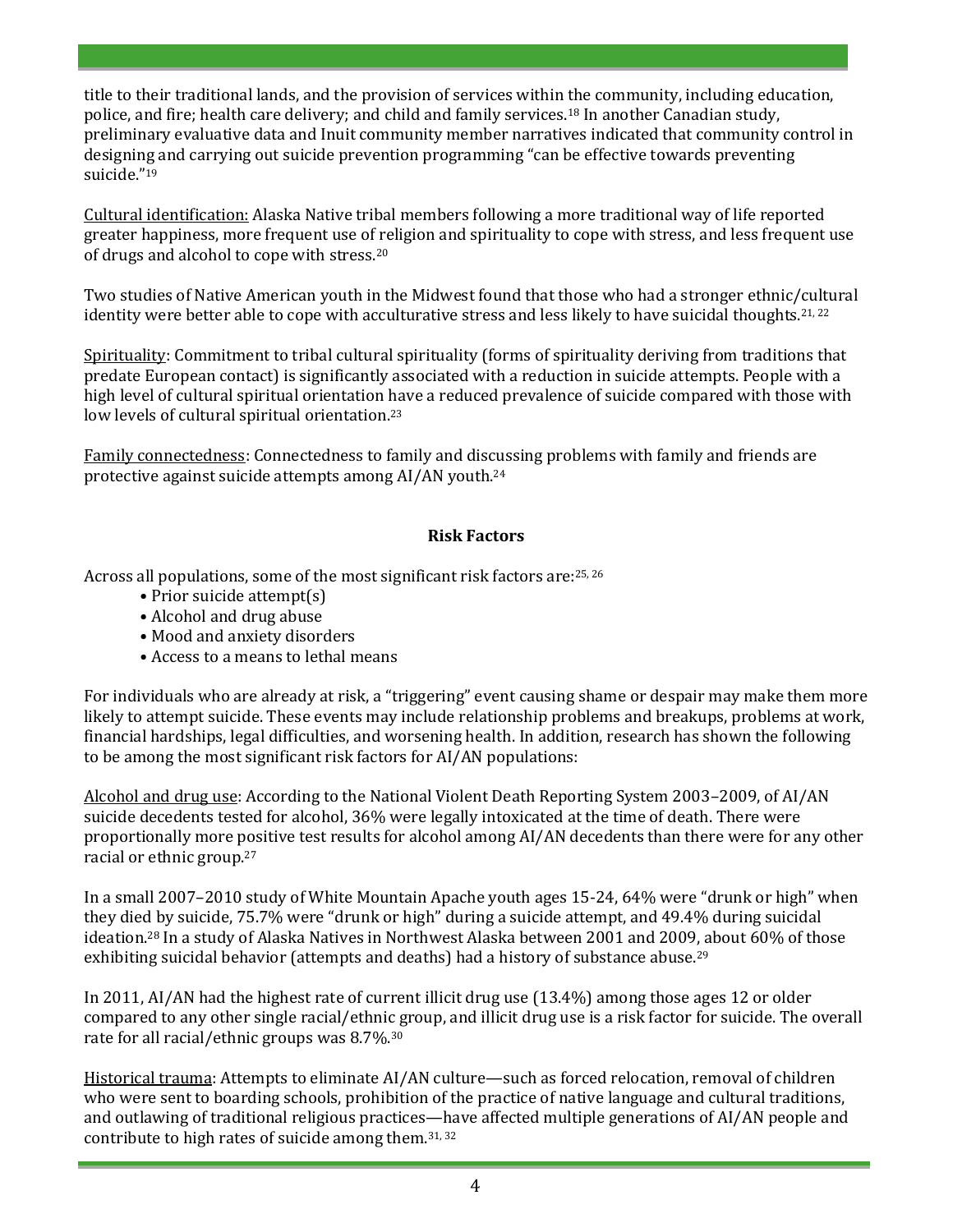Alienation: In an analysis of suicide notes to determine motivation, alienation among Native Americans was double that of Whites. Alienation causes a loss of well-being when the individual feels emotionally disconnected from his or her family of origin or culture.<sup>33</sup>

Acculturation: Alaska Native tribal members with greater adaptation to the mainstream culture reported increased psychosocial stress, less happiness, and greater use of drugs or alcohol to cope with the stress of navigating the differences between two cultures. <sup>34</sup> In less traditional American Indian tribes, there is more pressure to acculturate, greater conflict regarding traditional cultural practices, and a high suicide rate among adolescents and young adults. 35

Discrimination: Studies of American Indian youth found that discrimination was as important a predictor of suicidal ideation as poor self-esteem and depression.<sup>36, 37</sup> This association may be more common among reservation youth than their urban counterparts.<sup>38</sup>

LGBT AI/AN experience even more prejudice and discrimination and have higher rates of suicide deaths, attempts, and ideation than heterosexual AI/AN and LGBT people of other racial/ethnic backgrounds.<sup>39, 40,</sup> 41, 42

Community violence: AI/AN youth are 2.5 times more likely to experience trauma than non-AI/AN youth.<sup>43</sup> Much of this trauma involves victimization from non-AI/AN perpetrators or from family violence and abuse. 44

Mental health services access and use: Only 10% to 35% of American Indian adolescents and young adults use professional health services during a suicidal episode.<sup>45, 46</sup>

There are many reasons for not seeking help. In one study, youth reported that internal factors, such as embarrassment, not realizing they had a problem, a belief that nobody could help, and self-reliance, affected their decisions not to seek help.<sup>47</sup> There is also a lack of American Indian mental health professionals. <sup>48</sup> In addition, significant numbers of AI/AN live in rural, isolated areas where it is difficult to get to the few mental health professionals of any racial/ethnic background that are located within a reasonable distance. 49

Many AI/AN people do not trust mental health professionals because they see mental health services as part of White culture and not sensitive to their culture. <sup>50</sup> The underlying assumptions driving psychological intervention can neglect the social, societal, and historical issues that many AI/AN people associate with suicide.51, 52

Contagion: Many suicide deaths occur on reservations where AI/AN youth have considerable exposure to suicide.<sup>53</sup> Suicide contagion has been observed among both AI/AN adults<sup>54</sup> and youth, and there is evidence that youth may be at particular risk. 55, 56

Relationship of risk factors: The social significance and societal origins of AI/AN suicide underscore the linkages between shared risk factors, such as historical trauma, and personal risk factors, such as acculturation, discrimination, and even reluctance to seek mental health services.57, 58

# **Endnotes**

 $\overline{a}$ 

<sup>1</sup> Office of Management and Budget (OMB). (1997). *Revisions to the standards for the classification of federal*  data on race and ethnicity. Retrieved from [http://www.whitehouse.gov/omb/fedreg\\_1997standards](http://www.whitehouse.gov/omb/fedreg_1997standards)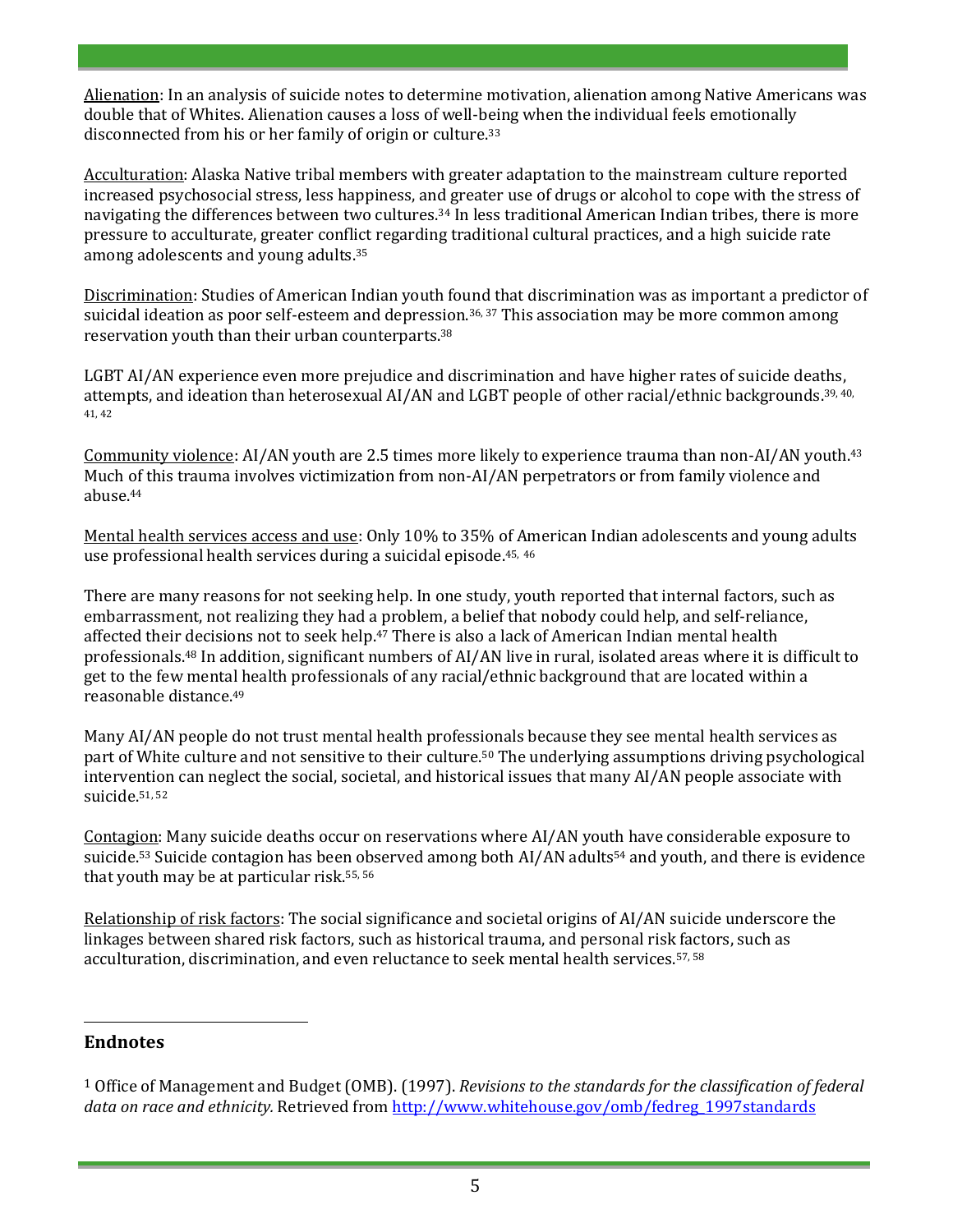<sup>2</sup> U.S. Census Bureau. (2010). *The American Indian and Alaska Native population: 2010.* Retrieved from <http://www.census.gov/prod/cen2010/briefs/c2010br-10.pdf>

<sup>3</sup> Centers for Disease Control and Prevention (CDC). (2010). *Web-based Injury Statistics Query and Reporting System (WISQARS).* Retrieved from<http://www.cdc.gov/injury/wisqars/fatal.html>

<sup>4</sup> Centers for Disease Control and Prevention (CDC). (2013, May 3). Suicide among adults aged 35–64 years—United States, 1999–2010. *Morbidity and Mortality Weekly Report. 62*(17), 321–325.

<sup>5</sup> CDC, WISQARS

 $\overline{a}$ 

<sup>6</sup> Mullany, B., Barlow, A., Goklish, N., Larzelere-Hinton, F., Cwik, M., Craig, M., & Walkup, J. T. (2009). Toward understanding suicide among youths: Results from the White Mountain Apache tribally mandated suicide surveillance system, 2001–2006. *American Journal of Public Health*, *99*(10), 1840–1848.

<sup>7</sup> Alaska Injury Prevention Center, Critical Illness and Trauma Foundation, Inc., & American Association of Suicidology. (2007). Alaska suicide follow-back study final report. Juneau, AK: Alaska Department of Health and Social Services. Retrieved from: [http://dhss.alaska.gov/SuicidePrevention/Documents/pdfs\\_sspc/sspcfollowback2-07.pdf](http://dhss.alaska.gov/SuicidePrevention/Documents/pdfs_sspc/sspcfollowback2-07.pdf)

<sup>8</sup> Substance Abuse and Mental Health Services Administration (SAMHSA). (2012). *Results from the 2011 National Survey on Drug Use and Health: Mental health findings*. Rockville, MD: Author. Retrieved from [http://www.samhsa.gov/data/NSDUH/2k11MH\\_FindingsandDetTables/2K11MHDetTabs/NSDUH-](http://www.samhsa.gov/data/NSDUH/2k11MH_FindingsandDetTables/2K11MHDetTabs/NSDUH-MHDetTabsSect1pe2011.htm)[MHDetTabsSect1pe2011.htm](http://www.samhsa.gov/data/NSDUH/2k11MH_FindingsandDetTables/2K11MHDetTabs/NSDUH-MHDetTabsSect1pe2011.htm)

<sup>9</sup> Substance Abuse and Mental Health Services Administration (SAMHSA). (2011). *Results from the 2010 National Survey on Drug Use and Health: Mental health findings*. Rockville, MD: Author. Retrieved from [http://www.samhsa.gov/data/NSDUH/2k11MH\\_FindingsandDetTables/2K11MHDetTabs/NSDUH-](http://www.samhsa.gov/data/NSDUH/2k11MH_FindingsandDetTables/2K11MHDetTabs/NSDUH-MHDetTabsSect1pe2011.htm)[MHDetTabsSect1pe2011.htm](http://www.samhsa.gov/data/NSDUH/2k11MH_FindingsandDetTables/2K11MHDetTabs/NSDUH-MHDetTabsSect1pe2011.htm)

<sup>10</sup> Centers for Disease Control and Prevention (CDC). (2011). *High School Youth Risk Behavior Survey data: 2010.* Retrieved fro[m http://apps.nccd.cdc.gov/youthonline](http://apps.nccd.cdc.gov/youthonline)

<sup>11</sup> Borowsky, I. W., Resnick, M. D., Ireland, M., & Blum, R. W. (1999). Suicide attempts among American Indian and Alaska Native youth: Risk and protective factors. *Archives of Pediatrics & Adolescent Medicine, 153*(6), 573–580.

<sup>12</sup> Freedenthal, S., & Stiffman, A. R. (2004). Suicidal behavior in urban American Indian adolescents: A comparison with reservation youth in a southwestern state. *Suicide and Life-Threatening Behavior, 34*(2), 160.

<sup>13</sup> Ibid.

<sup>14</sup> U.S. Department of Health and Human Services (HHS) Office of the Surgeon General and National Action Alliance for Suicide Prevention. (2012, September). *2012 National strategy for suicide prevention: Goals and objectives for action.* Washington, DC: Author. Retrieved from <http://www.surgeongeneral.gov/library/reports/national-strategy-suicide-prevention/full-report.pdf>

<sup>15</sup> Suicide Prevention Resource Center (SPRC), & Rodgers, P. (2011). *Understanding risk and protective factors for suicide: A primer for preventing suicide.* Newton, MA: Education Development Center, Inc. Retrieved fro[m http://www.sprc.org/sites/sprc.org/files/library/RandPPrimer.pdf](http://www.sprc.org/sites/sprc.org/files/library/RandPPrimer.pdf)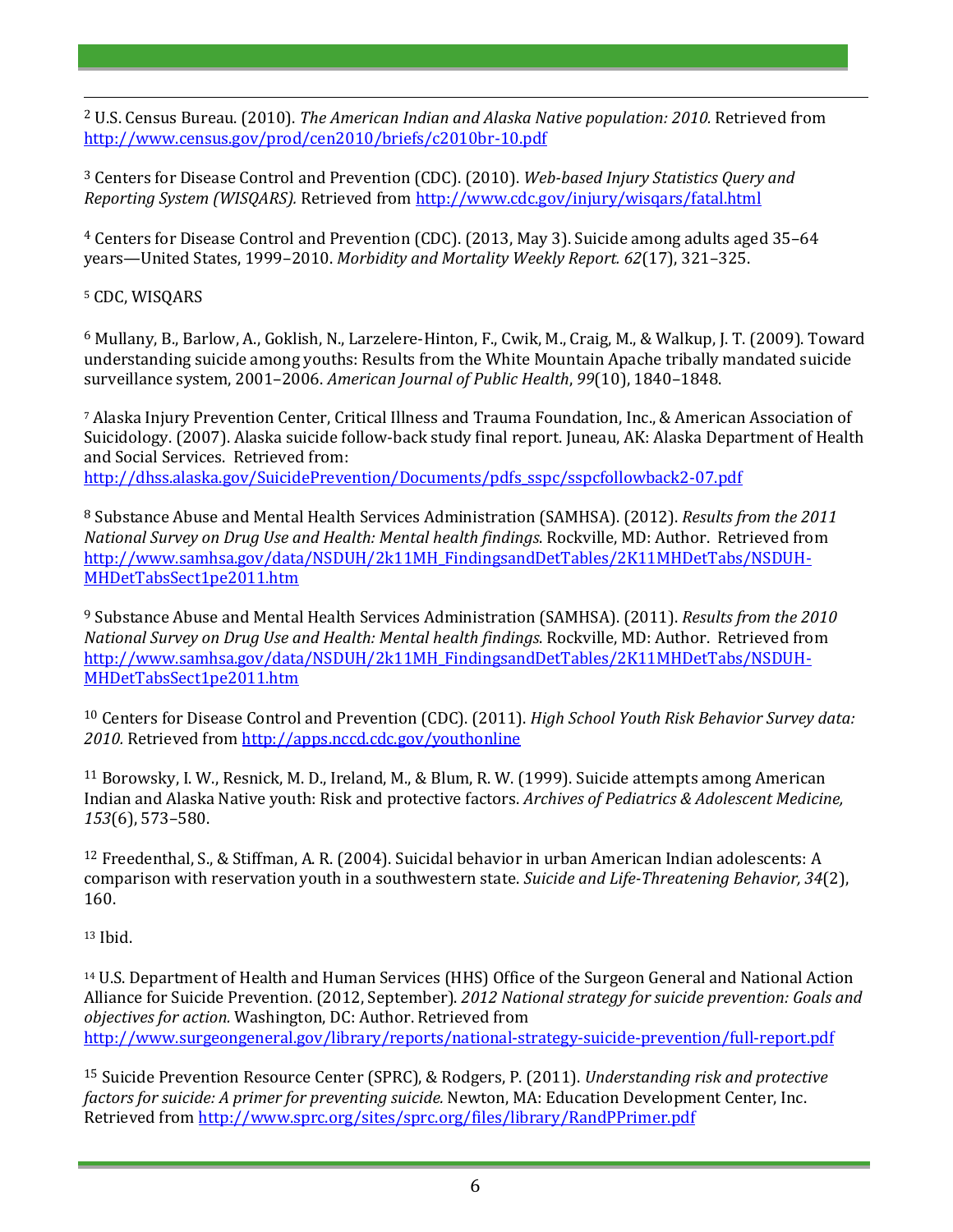<sup>16</sup> Borowsky et al. Suicide Attempts

 $\overline{a}$ 

<sup>17</sup> Mackin, J., Perkins, T., & Furrer, C. (2012). The power of protection: A population-based comparison of Native and non-Native youth suicide attempters. *American Indian and Alaska Native Mental Health Research, 19 (2),* 20–54.

<sup>18</sup> Chandler, M. J., & Lalonde, C. E. (2008). Cultural continuity as a moderator of suicide risk among Canada's First Nations. In L. Kirmayer & G. Valaskakis (Eds.). *The mental health of Canadian aboriginal peoples: Transformations, identity, and community* (pp. 221–248). Vancouver, Canada: University of British Columbia Press.

<sup>19</sup> Kral, M. J., Wiebe, P. K., Nisbet, K., Dallas, C., Okalik, L., Enuaraq, N., & Cinotta, J. (2009). Canadian Inuit community engagement in suicide prevention. *International Journal of Circumpolar Health, 68*(3), 292-308.

<sup>20</sup> Wolsko, C., Lardon, C., Mohatt, G. V., & Orr, E. (2007). Stress, coping, and well-being among the Yup'ik of the Yukon-Kuskokwim Delta: The role of enculturation and acculturation. *International Journal of Circumpolar Health. 66*(1), 51–61.

<sup>21</sup> Yoder, K., Whitbeck, L. B., Hoyt, D. R., & LaFromboise, T. D. (2006). Suicidal ideation among American Indian youth. *Archives of Suicide Research, 10*, 177–190. doi:10.1080/13811110600558240

<sup>22</sup> LaFromboise, T. D., Medoff, L., Harris, A., & Lee, C. (2007). Psychosocial and cultural correlates of suicidal ideation among American Indian early adolescents on a Northern Plains reservation. *Research in Human Behavior, 41*, 119-143. doi: 10.1080/15427600701481020

<sup>23</sup> Garroutte, E. M., Goldberg, J., Beals, J., Herrell, R., Manson, S. M., & the AI–SUPERPFP Team. (2003). Spirituality and attempted suicide among American Indians. *Social Science & Medicine, 56*(7), 1571–1579.

<sup>24</sup> Borowsky et al., Suicide Attempts

<sup>25</sup> HHS, 2012 National Strategy

<sup>26</sup> SPRC and Rodgers, Understanding Risk and Protective Factors

<sup>27</sup> Caetano, R., Kaplan, M. S., Huguet, N., McFarland, B. H., Conner, K., Giesbrecht, N., & Nolte, K. B. (2013). Acute alcohol intoxication and suicide among United States ethnic/racial groups: Findings from the National Violent Death Reporting System. *Alcoholism: Clinical and Experimental Research*, *37*(5), 839–846. doi:10.1111/acer.12038

<sup>28</sup> Barlow, A., Tingey, L., Cwik, M., Goklish, N., Larzelere-Hinton, F., Lee, A., . . .Walkup, J. T. (2012). Understanding the relationship between substance use and self-injury in American Indian youth. *American Journal of Drug and Alcohol Abuse, 38*(5), 403–408.

<sup>29</sup> Wexler, L., Silveira, M. L., & Bertone-Johnson, E. (2012). Factors associated with Alaska Native fatal and nonfatal suicidal behaviors 2001–2009: Trends and implications for prevention. *Archives of suicide research*, *16*(4), 273–286. doi:10.1080/13811118.2013.722051

<sup>30</sup> Substance Abuse and Mental Health Services Administration (SAMHSA). (2012b). *Results from the 2011 National Survey on Drug Use and Health: Volume I. Summary of national findings.* Rockville, MD: Author*.* Retrieved fro[m http://www.samhsa.gov/data/NSDUH/2k11Results/NSDUHresults2011.htm#2.1](http://www.samhsa.gov/data/NSDUH/2k11Results/NSDUHresults2011.htm#2.1)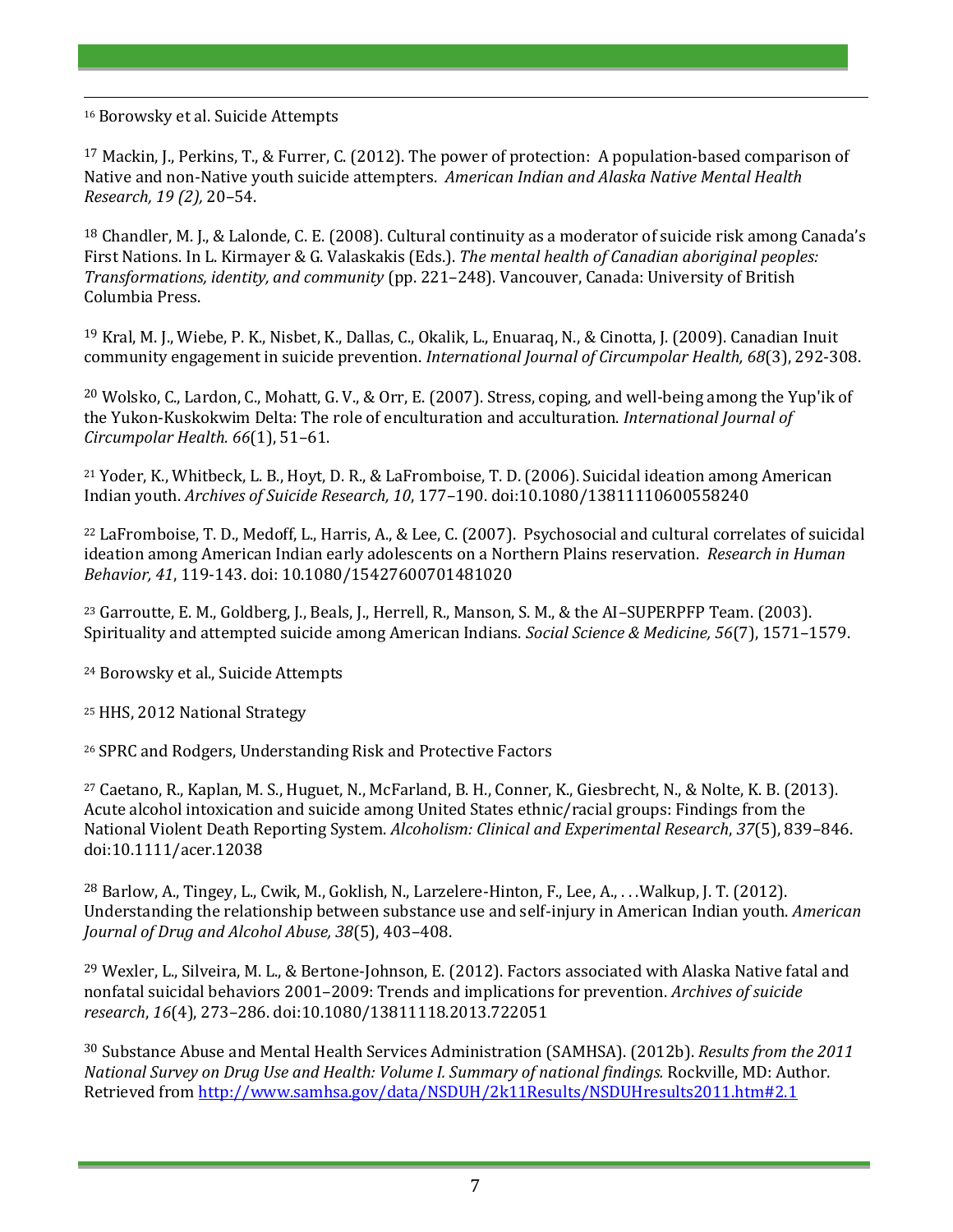<sup>31</sup> Brave Heart, M. Y., & DeBruyn, L. M. (1998). The American Indian holocaust: Healing historical unresolved grief. *American Indian and Alaska Native Mental Health Research, 8*(2), 56–78.

<sup>32</sup> U.S. Department of Health and Human Services. (2010). *To live to see the great day that dawns: Preventing suicide by American Indian and Alaska Native youth and young adults*. Rockville, MD: Substance Abuse and Mental Health Services Administration.

<sup>33</sup> Olson, L. M., Wahab, S., Thompson, C. W., & Durrant, L. (2011, November). Suicide notes among Native Americans, Hispanics, and Anglos. *Qualitative Health Research, 21*(11), 1484–94. doi: 10.1177/1049732311412789

<sup>34</sup> Wolsko et al., Stress, Coping and Well-Being

<sup>35</sup> Olson, L. M., & Wahab, S. (2006). American Indians and suicide: A neglected area of research. *Trauma, Violence, and Abuse, 7*(1), 19–33.

<sup>36</sup> Walls, M. L., Chapple, C. L., & Johnson, K. D. (2007). Strain, emotion, and suicide among American Indian youth. *Deviant Behavior, 28*(3), 219–246.

<sup>37</sup> Yoder et al. Suicidal Ideation

 $\overline{a}$ 

<sup>38</sup> Freedenthal and Stiffman, Suicidal Behavior

<sup>39</sup> Paul, J. P., Catania, J., Pollack, L., Moskowitz, J., Canchola, J., Mills, T.. . . . Stall, R. (2002). Suicide attempts among gay and bisexual men: Lifetime prevalence and antecedents. *American Journal of Public Health, 92*(8), 1338–1345.

<sup>40</sup> Barney, D. D. (2003). Health risk-factors for gay American Indian and Alaska Native adolescent males. *Journal of Homosexuality*, *46*(1–2), 137–157.

<sup>41</sup> Balestrery, J. E. (2012). Intersecting discourses on race and sexuality: Compounded colonization among LGBTTQ American Indians/Alaska Natives. *Journal of Homosexuality*, *59*(5), 633–655.

<sup>42</sup> Evans-Campbell, T., Walters, K. L., Pearson, C. R., & Campbell, C. D. (2012). Indian boarding school experience, substance use, and mental health among urban Two-Spirit American Indian/Alaska Natives. *American Journal of Drug and Alcohol Abuse*, *38*(5), 421–427.

<sup>43</sup> National Center for Children in Poverty. (2007). *Facts about trauma for policymakers*. Retrieved from [http://www.nccp.org/publications/pub\\_746.html](http://www.nccp.org/publications/pub_746.html)

<sup>44</sup> LaFromboise, T. D., & Malik, S. S. (in press). A culturally-informed approach to American Indian/Alaska Native youth suicide prevention. In N. Zane, G. Bernal, F. Leong (Eds.), *Culturally-informed evidence-based practices for ethnic minorities: Challenges and solutions.* Washington DC: American Psychological Association.

<sup>45</sup> Mock, C. N., Grossman, D. C., Mulder, D., Stewart, C., & Koepsell, T. S. (1996). Health care utilization as a marker for suicidal behavior on an American Indian reservation. *Journal of General Internal Medicine, 11*(9), 519–524.

<sup>46</sup> Wexler, Silveira, and Bertone-Johnson, Alaska Native Suicidal Behaviors